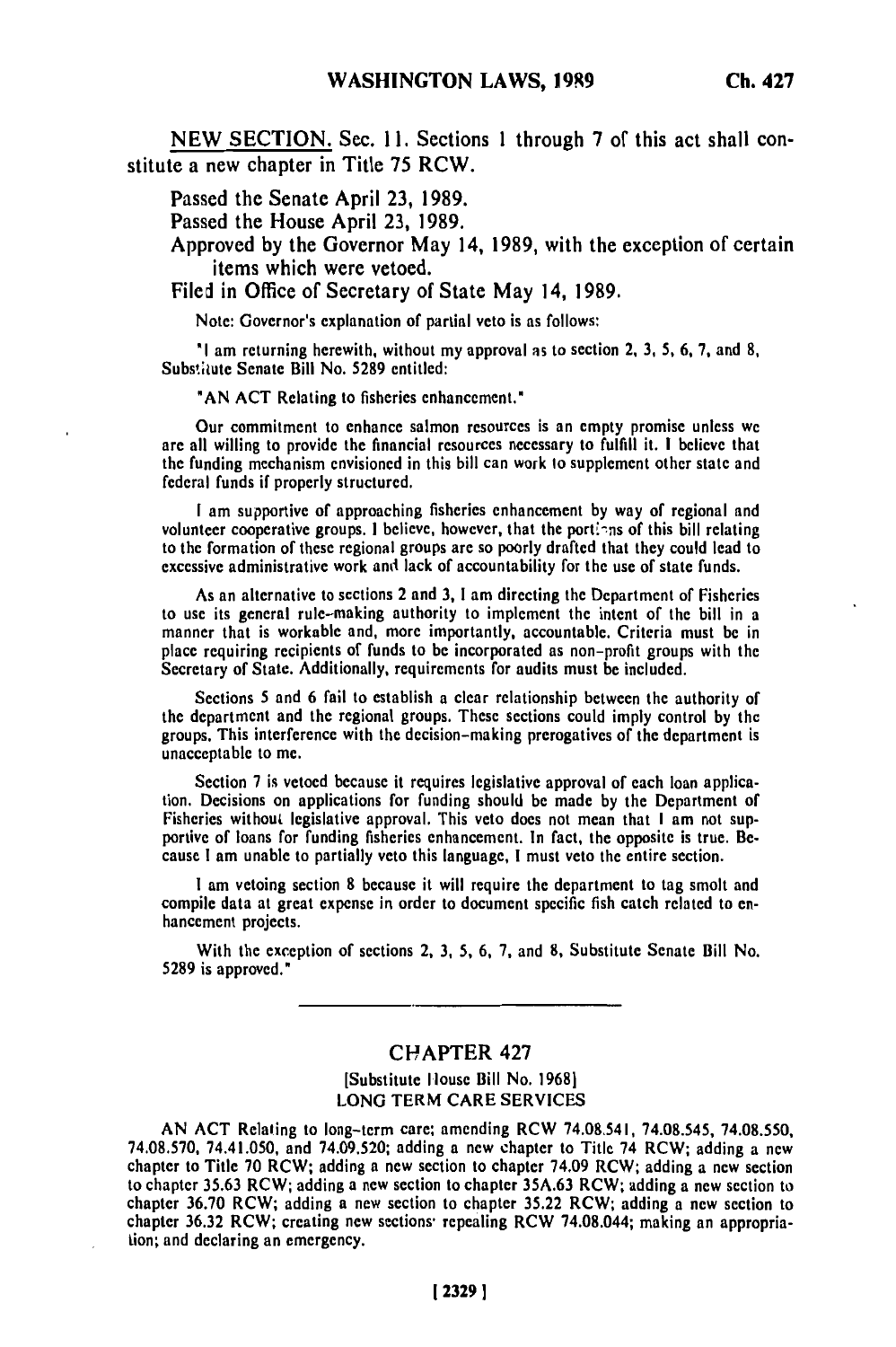Be it enacted **by** the Legislature of the State of Washington:

NEW SECTION. Sec. I. The legislature finds that:

Washington's chronically functionally disabled population is growing at a rapid pace. This growth, along with economic and social changes and the coming age wave, presents opportunities for the development of long-term care community services networks and enhanced volunteer participation in those networks, and creates a need for different approaches to currently fragmented long-term care programs. The legislature further recognizes that persons with functional disabilities should receive long-term care services that encourage individual dignity, autonomy, and development of their fullest human potential.

NEW SECTION. Sec. 2. The purpose of this chapter is to:

**(1)** Establish a balanced range of community-based health, social, and supportive services that deliver long-term care services to chronically, functionally disabled persons of all ages;

(2) Ensure that functional disability shall be the determining factor in defining long-term care service needs and that these needs will be determined by a uniform system for comprehensively assessing functional disability;

(3) Ensure that services are provided in the most independent living situation consistent with individual needs;

(4) Ensure that long-term care service options shall be developed and made available that enable functionally disabled persons to continue to live in their homes or other community residential facilities while in the care of their families or other volunteer support persons;

(5) Ensure that long-term care services are coordinated in a way that minimizes administrative cost, eliminates unnecessarily complex organization, minimizes program and service duplication, and maximizes the use of financial resources in directly meeting the needs of persons with functional limitations;

**(6)** Develop a systematic plan for the coordination, planning, budgeting, and administration of long-term care services now fragmented between the division of developmental disabilities, division of mental health, aging and adult services administration, division of children and family services, division of vocational rehabilitation, office on AIDS, division of health, and bureau of alcohol and substance abuse;

(7) Encourage the development of a state-wide long--term care case management system that effectively coordinates the plan of care and services provided to eligible clients;

(8) Ensure that individuals and organizations affected by or interested in long-term care programs have an opportunity to participate in identification of needs and priorities, policy development, planning, and development, implementation, and monitoring of state supported long-term care programs;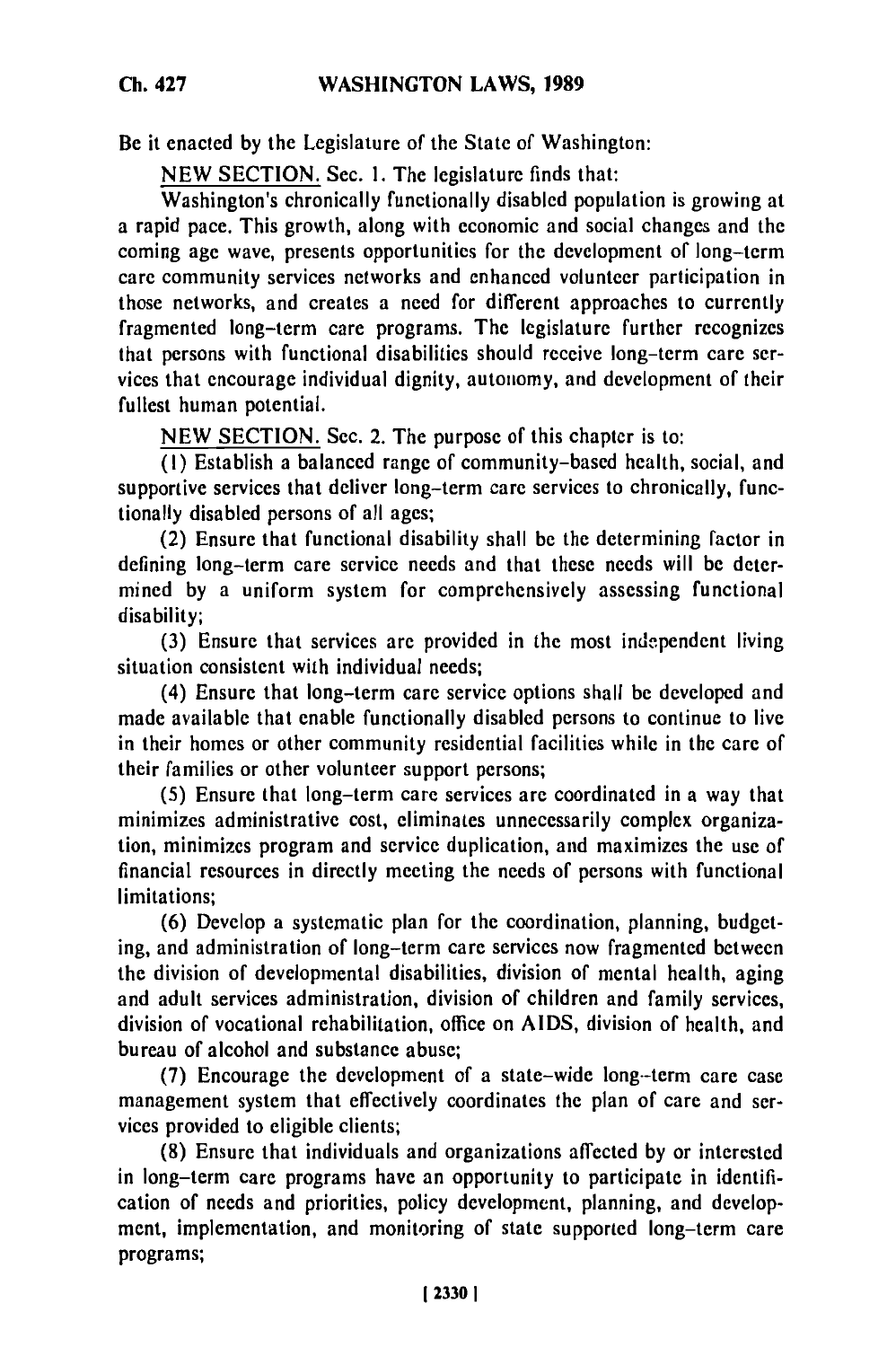**(9)** Support educational institutions in Washington state to assist in the procurement of federal support for expanded research and training in longterm care; and

(10) Facilitate the development of a coordinated system of long-term care education that is clearly articulated between all levels of higher education and reflective of both in-home care needs and institutional care needs of function;'.lly disabled persons.

NEW SECTION. Sec. 3. A valuable option available to Washington state to achieve the goals of sections **I** and 2 of this act is the flexibility in personal care and other long-term care services encouraged by the federal government under Title XIX of the federal social security act. These services include options to expand community-based long-term care services, such as adult family homes, congregate care facilities, respite, chore services, hospice, and case management.

#### I. CHORE SERVICES

Sec. 4. Section 17, chapter 6, Laws of 1981 1st ex. sess. as last amended by section **1,** chapter 222, Laws of 1986 and RCW 74.08.541 are each amended to read as follows:

(1) "Department" as used in this chapter, means the department of social and health services.

(2) "Long-term care facility" as used in this chapter, means a nursing home licensed under chapter 18.51 RCW or a residential habilitation center licensed under chapter 71A.20 RCW.

**(3)** "Chore services," as used in this chapter, means services *in* performing ((light work and household and other)) personal care and related tasks ((which eligible persons are unable to do for themselves because of frailty or handicapping conditions)) as provided in the department's medical assistance state plan provision addressing personal care.

(((<del>2)</del>)) (4) Persons eligible for chore services are adult ((individuals)) persons having resources less than a level determined by the department,  $\overline{(\text{and})}$  whose need for chore services and risk of being placed in a  $(\text{resi-})$ dential)) long-term care facility have been determined by the department, and who are not eligible to receive medical assistance personal care benefits under RCW 74.09.520.

(a) Persons are eligible for the level  $((or-amount))$  of services determined by the department under RCW 74.08.545 if the persons  $((\text{arc} \cdot \text{f}))$ Adult recipients of supplemental security income or state supplementation; (ii) eligible at the time their eligibility for chore services is determined or redstantined for limited casualty process in matrix and the original **redetermined, for limited casualty-program medical care as defined by RCW 74.09.010; or (iii)))** have an income at or below thirty percent of the state median income.

(b) For other persons, the department shall develop a scale which progressively reduces the level  $((or amount))$  of chore services provided by the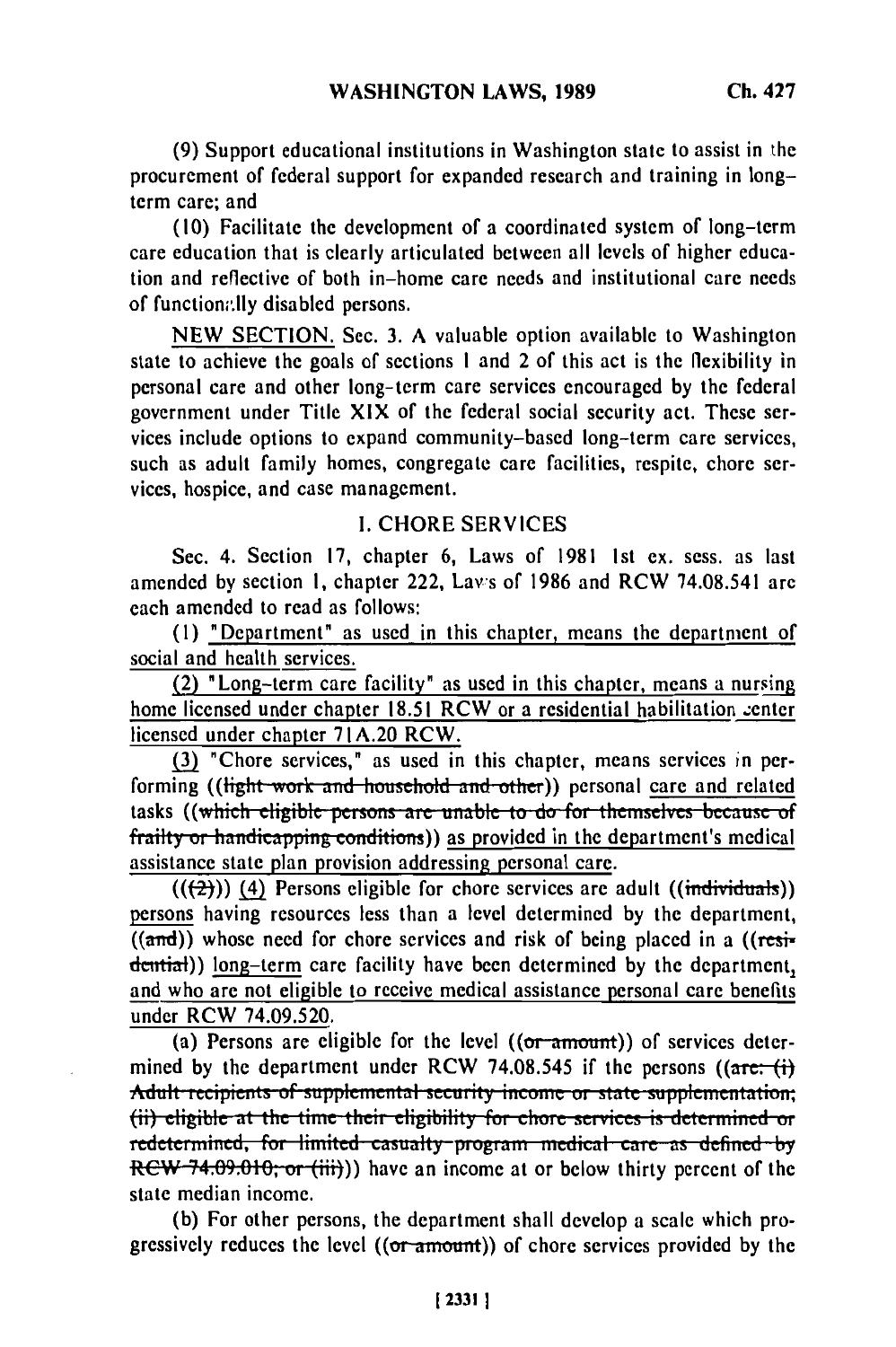department based on the ability of applicants and ((recipients)) clients to purchase the chore services. ((To determine the ability of applicants and recipients to purchase chore services;)) The department shall not consider income below thirty percent of the state median income.

(c) Effort shall be made to obtain chore services from volunteer chore service providers under the senior citizens services act, chapter 74.38 RCW, for those individuals at risk of being placed in a residential care facility and who are age sixty or over but eligible for five hours of chore services per month or less, rather than have those services provided by paid providers, Any individual at risk of being placed in a residential care facility and who is age sixty or over but not eligible for chore services or eligible for a reduced amount of service shall be referred to a volunteer chore service program under the senior citizens services act, chapter 74.38 RCW, where available for needed services not authorized by the department.

**(d)** ((Individiuals)) Persons determined by the department to be eligible for adult protective services are eligible to receive emergency chore services without regard to income if the services are essential to, and a subordinate part of, the adult protective services plan. Emergency chore services under adult protective services shall be provided only until the situation necessitating the services has stabilized, not to exceed ninety days.

 $((\rightarrow{(\rightarrow)})$  (5) The department shall establish a monthly dollar lid on chore services expenditures as necessary to maintain such expenditures within the legislative appropriation. To maintain expenditures for chore services within the limits of funds appropriated for this purpose, the department may reduce the level  $((or amount))$  of services authorized below the level of need assessed pursuant to RCW 74.08.545 for some or all ((recipients, but)) clients. The reductions shall be done in a manner which maintains state-wide uniformity of eligibility and service authorization standards and which considers the level of need for services and the degree of risk of being placed in a ((residential)) long-term care facility of all applicants for, and recipients of, chore services: PROVIDED, That the department may implement a ratable reduction of hours or payment for some or all clients receiving chore services.

(6) The department may continue providing chore services for those clients who were receiving assistance only with household tasks prior to December 14, 1987, provided that those clients are receiving this same service as of June 1989.

(7) The department may continue providing chore services to clients who were receiving attendant care services prior to April **1,** 1988, provided that those clients are receiving the same services as of June 1989.

Sec. 5. Section 16, chapter 6, Laws of 1981 ist ex. sess. and RCW 74- .08.545 are each amended to read as follows:

It is the intent of the legislature that chore services be provided to eligible persons within the limits of funds appropriated for that purpose.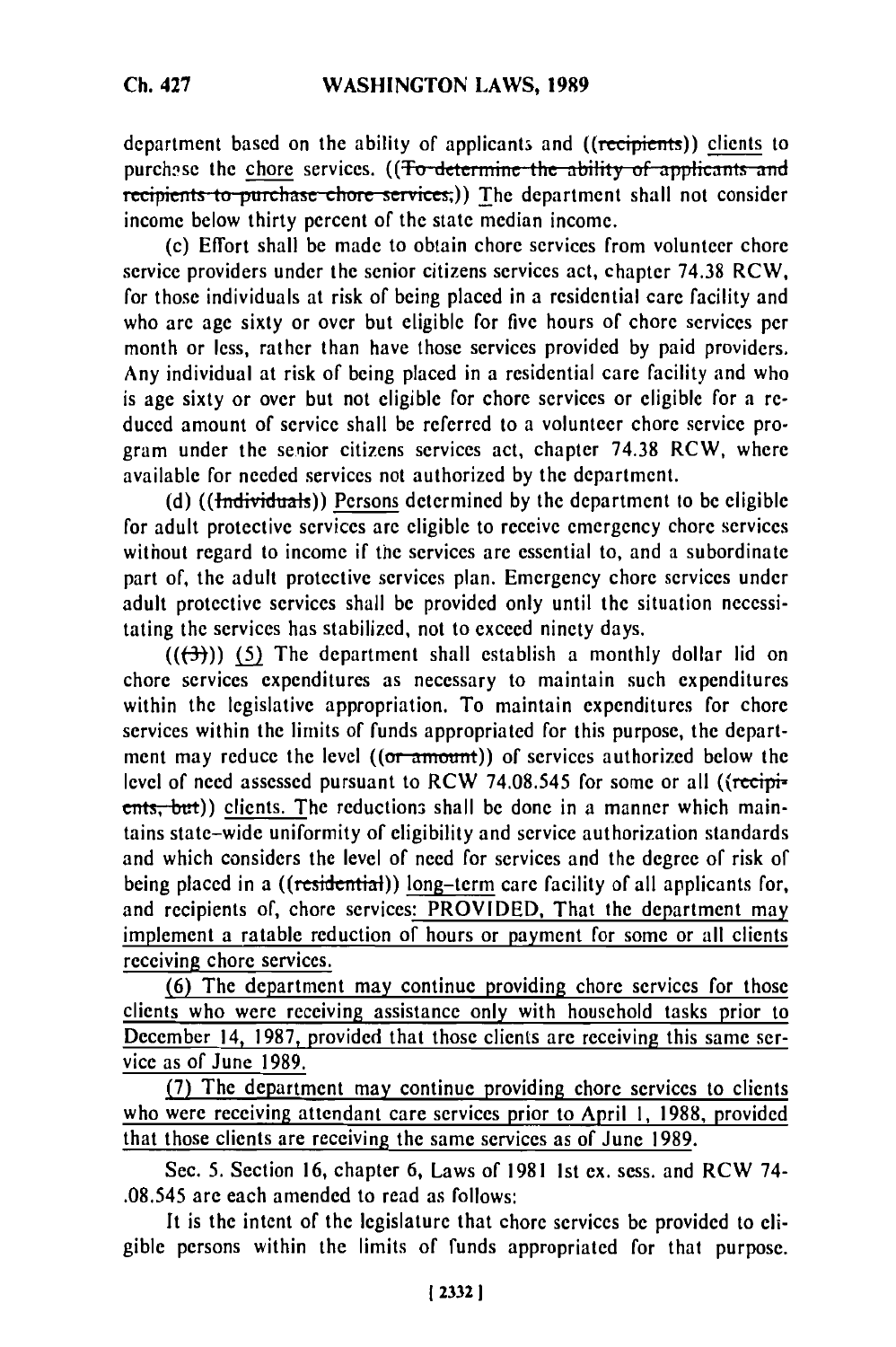$\overline{\phantom{a}}$ 

Therefore, the department shall provide services only to those persons identified as at risk of being placed in a ((residential)) long-term care facility in the absence of such services. Chore services shall be provided  $((\text{only}))$  to the extent necessary to maintain a safe and healthful living environment. It is the policy of the state to encourage the development of volunteer chore services in local communities as a means of meeting chore care service needs and directing financial resources. In determining ((an individual's)) eligibility for chore services, the department shall consider the following:

(I) The kind of services needed;

(2) The degree of service need, and the extent to which an individual is dependent upon such services to remain in his or her home or return to his or her home;

**(3)** The availability of personal or community resources which may be utilized to meet the individual's need; and

(4) Such other factors as the department considers necessary to insure service is provided only to those persons whose chore service needs cannot be met by relatives, friends, nonprofit organizations, or other persons.

In determining the level of services to be provided under this chapter, ((the department shall utilize a client review questionnaire designed)) client shall be assessed using an instrument designed by the department to determine ((both)) the ((degree and level of service)) level of functional disability, the need for service and the ((individual's)) person's risk of **((institutionalization if such needs are not met by this chapter)) long-term** care facility placement.

Sec. 6. Section 3, chapter 51, Laws of 1973 Ist ex. sess. as last amended by section 189, chapter 3, Laws of 1983 and RCW 74.08.550 are each amended to read as follows:

(1) The department  $((of social and health services))$  is authorized to develop a program to provide for those services enumerated in RCW 74.08.541.

(2) ((The department shall endeavor to assure that, for each individual **receiving in-home services, a single caseworker is responsible for coordinat**ing the delivery of all necessary in-home services for which the recipient is eligible.

*(3)))* The department may provide assistance in the recruiting of providers of the services enumerated in RCW 74.08.541 and seek to assure the timely provision of services in emergency situations.

 $((+4))$  (3) The department shall assure that all providers of the services enumerated in RCW 74.08.541 are compensated for the delivery of the services on a prompt and regular basis.

Sec. 7. Section 3, chapter 137, Laws of 1980 and RCW 74.08.570 are each amended to read as follows: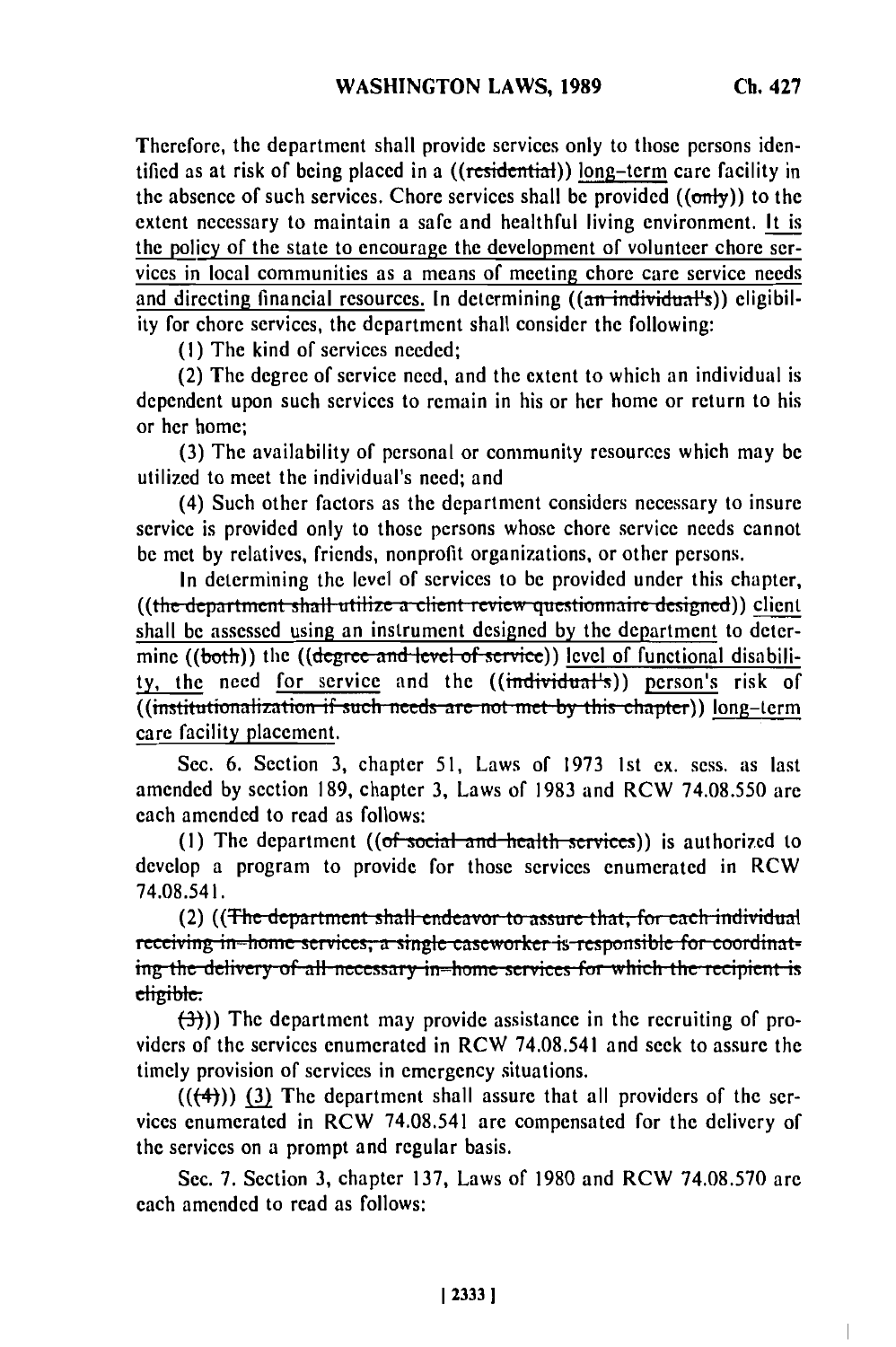**(1)** An otherwise eligible disabled person shall not be deemed ineligible for chore services under this chapter if the person's gross income from employment, adjusted downward by the cost of the chore services to be provided and the disabled person's work expenses, does not exceed the maximum eligibility standard established by the department for such chore services. The department shall establish a sliding scale fee schedule for such disabled persons, taking into consideration the person's ability to pay and work expenses.

(2) If a disabled person arranges for chore services through an individual provider arrangement, the ((recipient's)) client's contribution shall be counted as first dollar toward the total amount owed to the provider for chore services rendered.

(3) As used in this section:

(a) "Gross income" means total earned wages, commissions, salary, and any bonus;

(b) "Work expenses" includes:

(i) Payroll deductions required by law or as a condition of employment, in amounts actually withheld;

(ii) The necessary cost of transportation to and from the place of employment by the most economical means, except rental cars; and

(iii) Expenses of employment necessary for continued employment, such as tools, materials, union dues, transportation to service customers if not furnished by the employer, and uniforms and clothing needed on the job and not suitable for wear away from the job;

(c) "Employment" means any work activity for which a recipient receives monetary compensation;

**(d)** "Disabled" means:

(i) Permanently and totally disabled as defined by the department and as such definition is approved by the federal social security  $((a<sub>gerrey</sub>))$  administration for federal matching funds;

(ii) Eighteen years of age or older;

(iii) A resident of the state of Washington; and

(iv) Willing to submit to such examinations as are deemed necessary by the department to establish the extent and nature of the disability.

## II. RESPITE SERVICES

Sec. 8. Section 5, chapter 158, Laws of 1984 as amended by section 4, chapter 409, Laws of 1987 and RCW 74.41.050 are each amended to read as follows:

The department shall ((select)) contract with area agencies on aging or other appropriate agencies to conduct respite care projects to the extent of available funding. The responsibilities of the  $((selected area))$  agencies  $((on$ aging)) shall include but not be limited to: Negotiating rates of payment, administering sliding-fee scales to enable eligible participants to participate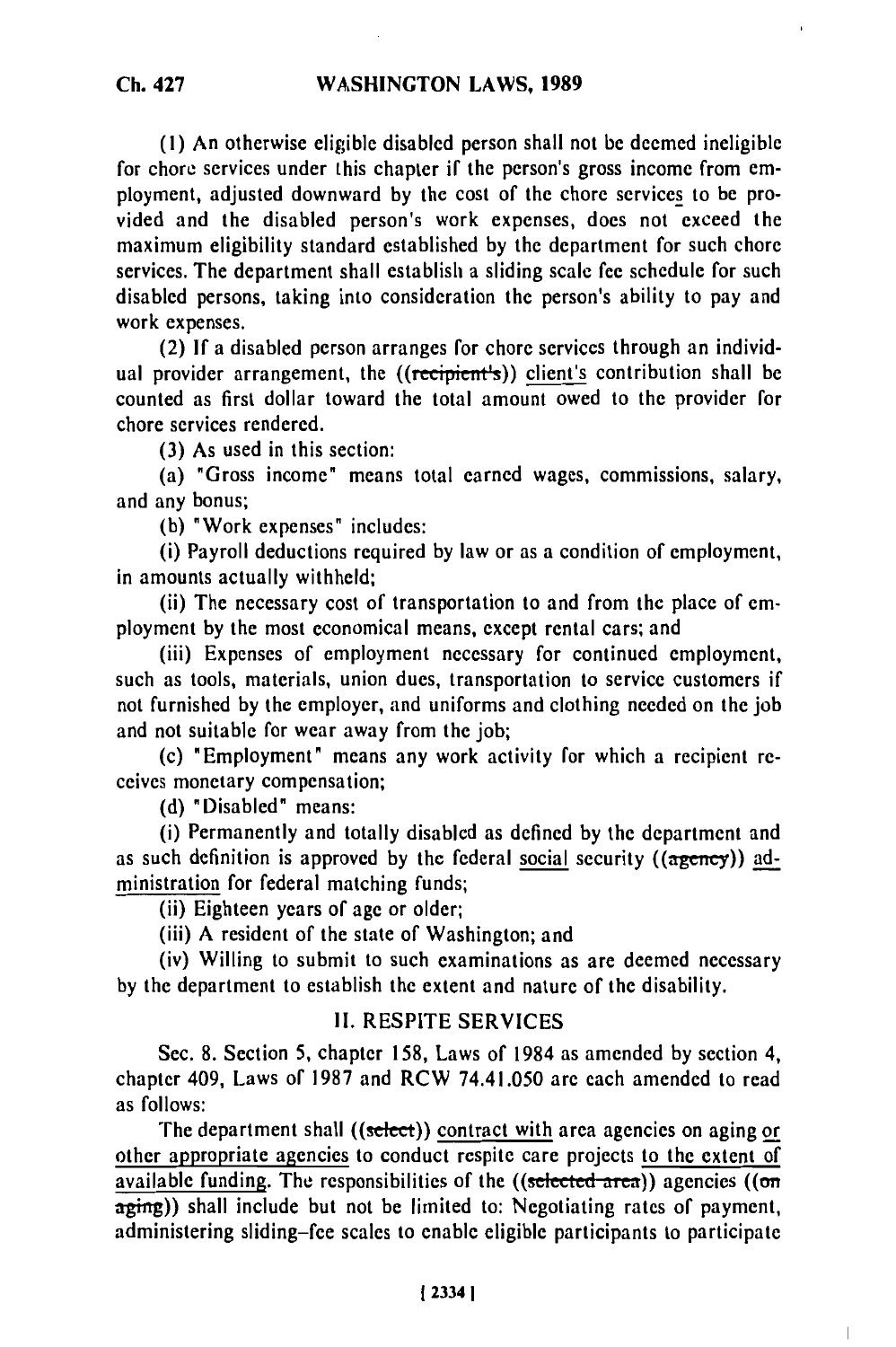in paying for respite care, and arranging for respite care services. Rates of payment to respite care service providers shall not exceed, and may be less than, rates paid by the department to providers for the same level of service. In evaluating the need for respite services, consideration shall be given to the mental and physical ability of the caregiver to perform necessary caregiver functions.

## III. TITLE XIX COMMUNITY-BASED LONG-TERM CARE **SERVICES**

NEW SECTION. Sec. 9. Title XIX of the federal social security act offers valuable opportunities to increase federal funds available to provide community-based long-term care services to functionally disabled persons in their homes, and in noninstitutional residential facilities, such as adult family homes and congregate care facilities.

## A. PERSONAL CARE, HOSPICE

Sec. 10. Section 5, chapter 30, Laws of 1967 ex. sess. as last amended by section 3, chapter 5, Laws of 1985 and RCW 74.09.520 are each amended to read as follows:

(1) The term "medical assistance" may include the following care and services:  $((\text{(+)}))$  (a) Inpatient hospital services;  $((\text{(+)}))$  (b) outpatient hospital services;  $((\overline{(4)}))$  (c) other laboratory and x-ray services;  $((\overline{(4)}))$  (d) skilled nursing home services;  $((f-5))$  (c) physicians' services, which shall include prescribed medication and instruction on birth control devices;  $((\{6\}))$  (f) medical care, or any other type of remedial care as may be established by the secretary;  $((\overline{(7)}))$  (g) home health care services;  $((\overline{(8)}))$  (h) private duty nursing services;  $((\theta)$ )) (i) dental services;  $((\theta))$  (i) physical therapy and related services;  $(((+)))$  (k) prescribed drugs, dentures, and prosthetic devices; and eyeglasses prescribed by a physician skilled in diseases of the eye or by an optometrist, whichever the individual may select;  $((+2))$  (l) personal care services, as provided in this section; (m) hospice services; (n) other diagnostic, screening, preventive, and rehabilitative services: PROVIDED, That the department may not cut off any prescription medications, oxygen supplies, respiratory services, or other life-sustaining medical services or supplies.

"Medical assistance," notwithstanding any other provision of law, shall not include routine foot care, or dental services delivered by any health care provider, that are not mandated by Title XIX of the social security act unless there is a specific appropriation for these services.

(2) The department shall amend the state plan for medical assistance under Title XIX of the federal social security act to include personal care services, as defined in 42 C.F.R. 440.170 $(f)$ , in the categorically needy program.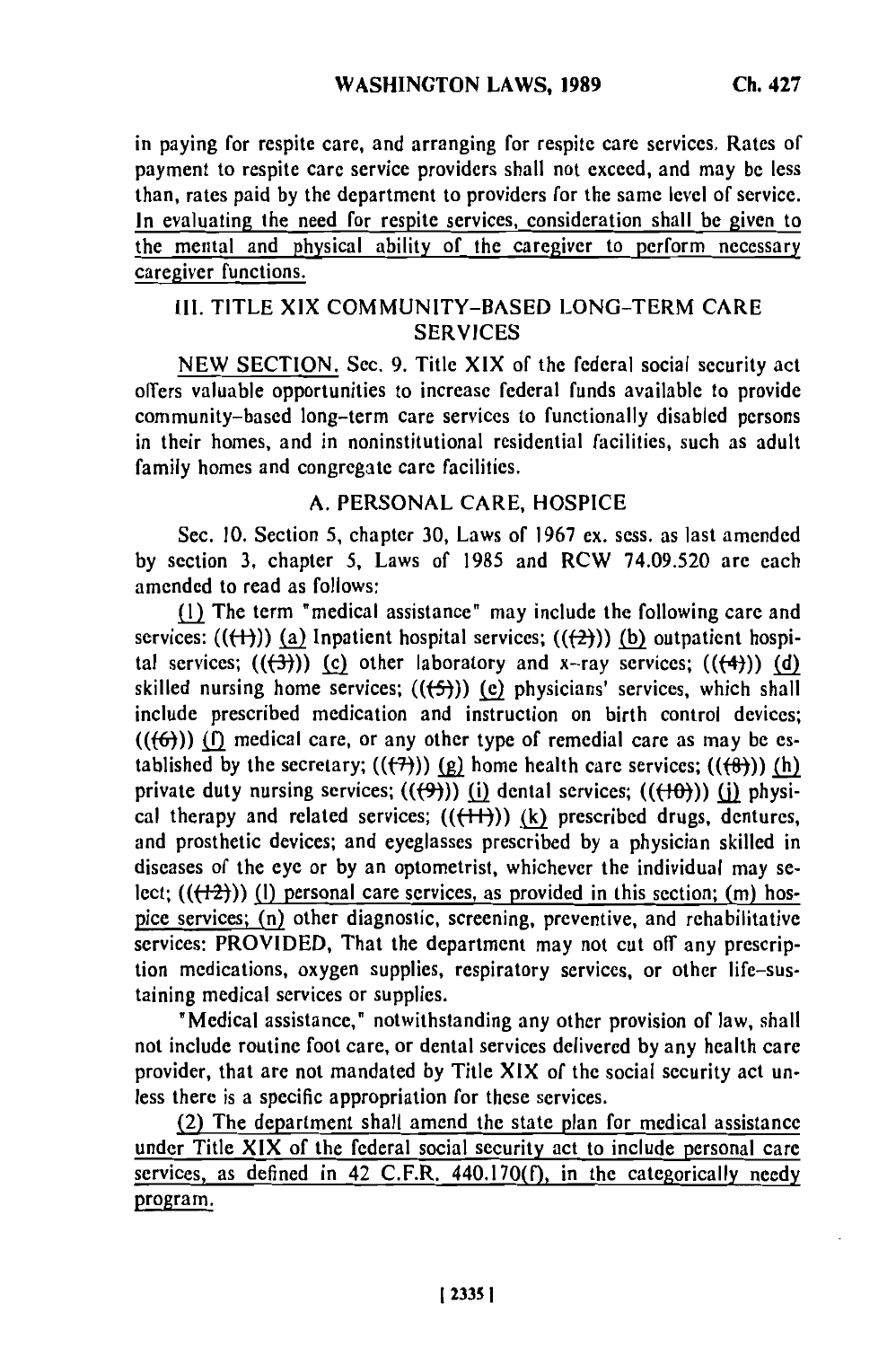**(3)** The department shall adopt, amend, or rescind such administrative rules as are necessary to ensure that Title XIX personal care services are provided to eligible persons in conformance with federal regulations.

(a) These administrative rules shall include financial eligibility indexed according to the requirements of the social security act providing for medicaid eligibility.

(b) The rules shall require clients be assessed as having a medical condition requiring assistance with personal care tasks. Plans of care must be approved by a physician and reviewed by a nurse every ninety days.

(4) The department shall design and implement a means to assess the level of functional disability of persons eligible for personal care services under this section. The personal care services benefit shall be provided to the extent funding is available according to the assessed level of functional disability. Any reductions in services made necessary for funding reasons should be accomplished in a manner that assures that priority for maintaining services is given to persons with the greatest need as determined by the assessment of functional disability.

(5) The department shall report to the appropriate fiscal committees of the legislature on the utilization and associated costs of the personal care option under Title XIX of the federal social security act, as defined in 42 C.F.R. 440.170(f), in the categorically needy program. This report shall be submitted by January 1, 1990, and submitted on a yearly basis thereafter.

**(6)** Effective July **1,** 1989, the department shall offer hospice services in accordance with available funds. The department shall provide a complete accounting of the costs of providing hospice services under this section by December 20, 1989. The report shall include an assessment of cost savings which may result by providing hospice to persons who otherwise would use hospitals, nursing homes, or more expensive care. The hospice benefit under this section shall terminate on April 1, 1990, unless extended by the legislature.

# B. COPES RESPITE SERVICES

NEW SECTION. Sec. II. The department shall request an amendment to its community options program entry system waiver under section 1905(c) of the federal social security act to include respite services as a service available under the waiver.

# C. COMMUNITY-BASED SERVICES FOR **PERSONS** WITH **AIDS**

NEW SECTION. Sec. 12. A new section is added to chapter 74.09 RCW to read as follows:

The department shall prepare and request a waiver under section 1915(c) of the federal social security act to provide community based longterm care services to persons with AIDS or AIDS-related conditions who qualify for the medical assistance program under RCW 74.09.510 or the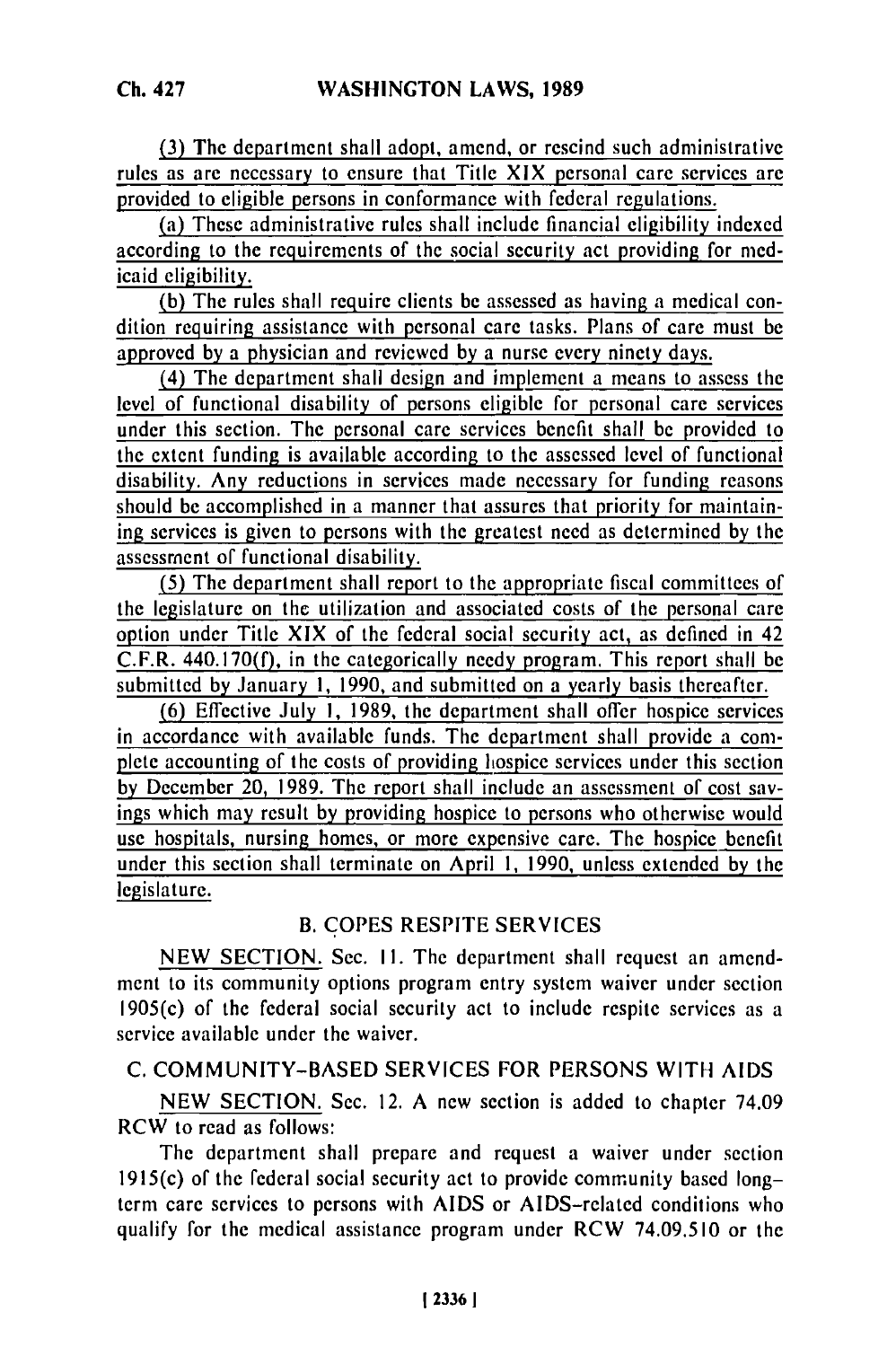limited casualty program for the medically needy under RCW 74.09.700. Respite services shall be included as a service available under the waiver.

IV. LONG-TERM CARE REFORM IMPLEMENTATION TEAM

NEW SECTION. Sec. 13. (1) A long-term care commission is created. It shall consist of:

(a) Four legislators who shall serve on the executive committee, one from each of the two largest caucuses in the house of representatives and the senate who shall be selected by the president of the senate and the speaker of the house of representatives;

(b) Six members, to be selected by the executive committee, who shall be authorities in gerontology, developmental disabilities, neurological impairments, physical disabilities, mental illness, nursing, long-term care service delivery, long-term care service financing, systems development, or systems analysis;

(c) Three members, to be selected by the executive committee, who represent long-term care consumers, services providers, or advocates;

(d) Two members, to be selected by the executive committee, who represent county government;

(e) One member, to be selected by the secretary of social and health services, to represent the department of social and health services long-term care programs, including at least developmental disabilities, mental health, aging and adult services, AIDS, children's services, alcohol and substance abuse, and vocational rehabilitation; and

**(f)** Two members, to represent the governor, who shall serve on the executive committee.

The legislative members shall select a chair from the membership of the commission.

The commission shall be staffed, to the extent possible, by staff from the appropriate senate and house of representatives committees.

The commission may form technical advisory committees to assist it with any particular matters deemed necessary by the commission.

The commission and technical advisory committee members shall receive no compensation, but except for publicly funded agency staff, shall, to the extent funds are available, be reimbursed for their expenses while attending any meetings in the same manner as legislators engaged in interim committee business as specified in RCW 44.04.120.

The commission may receive appropriations, grants, gifts, and other payments from any governmental or other public or private entity or person which it may use to defray the cost of its operations or to contract for technical assistance, with the approval of the senate committee on facilities and operations and the house of representatives executive rules committee.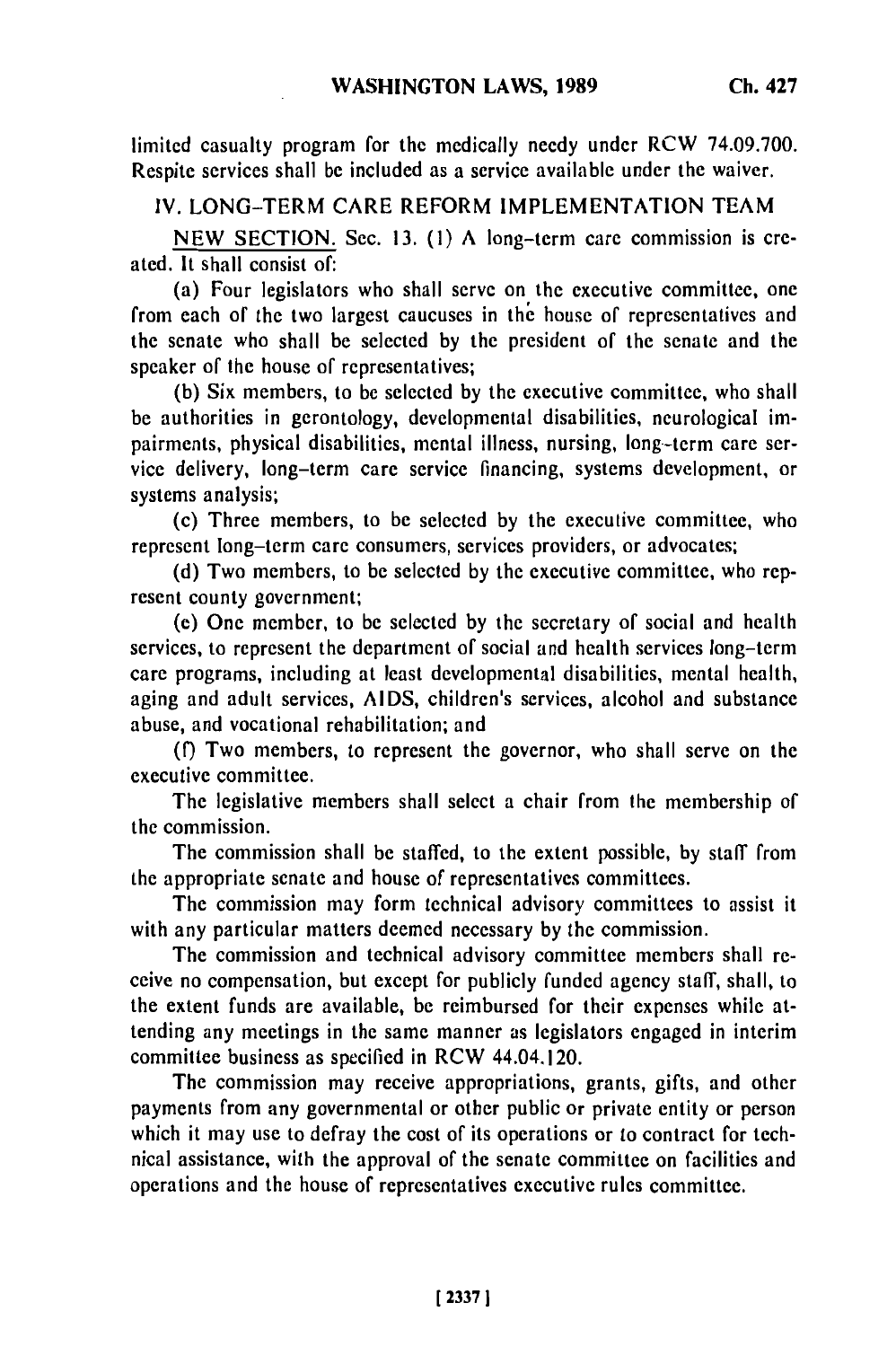(2) The long-term care commission shall develop legislation and recommend administrative actions necessary to achieve the following longterm care reforms:

(a) The systematic coordination, planning, budgeting, and administration of long-term care services currently administered by the department of social and health services, division of developmental disabilities, aging and adult services administration, division of vocational rehabilitation, office on AIDS, division of health, and the bureau of alcohol and substance abuse;

(b) Provision of long-term care services to persons based on their functional disabilities noncategorically and in the most independent living situation consistent with the person's needs;

(c) A consistent definition of appropriate roles and responsibilities for state and local government, regional organizations, and private organizations in the planning, administration, financing, and delivery of long-term care services;

(d) Technical assistance to enable local communities to have greater participation and control in the planning, administration, and provision of long-term care services;

(e) A case management system that coordinates an appropriate and cost-effective plan of care and services for eligible functionally disabled persons based on their individual needs and preferences;

**(f)** A sufficient supply of quality noninstitutional residential alternatives for functionally disabled persons, and supports for the providers of such services;

(g) Public and private alternative funding for long-term care services, such as federal Title XIX funding of personal care services through the limited casualty program for the medically needy and other optional services, a uniform fee scale for client participation in state-funded, long-term care programs, and private, long-term care insurance;

(h) A systematic and balanced long-term care services payment and reimbursement system, including nursing home reimbursement, that will provide access to needed services while controlling the rate of cost increases for such services;

(i) Active involvement of volunteers and advocacy groups;

**(j)** An integrated data base that provides long-term care client tracking;

**(k)** A coordinated education system for long-term care; and

(I) Other issues deemed appropriate by the implementation team.

The commission shall report to the legislature with its findings, recommendations, and proposed legislation by December 1, 1990.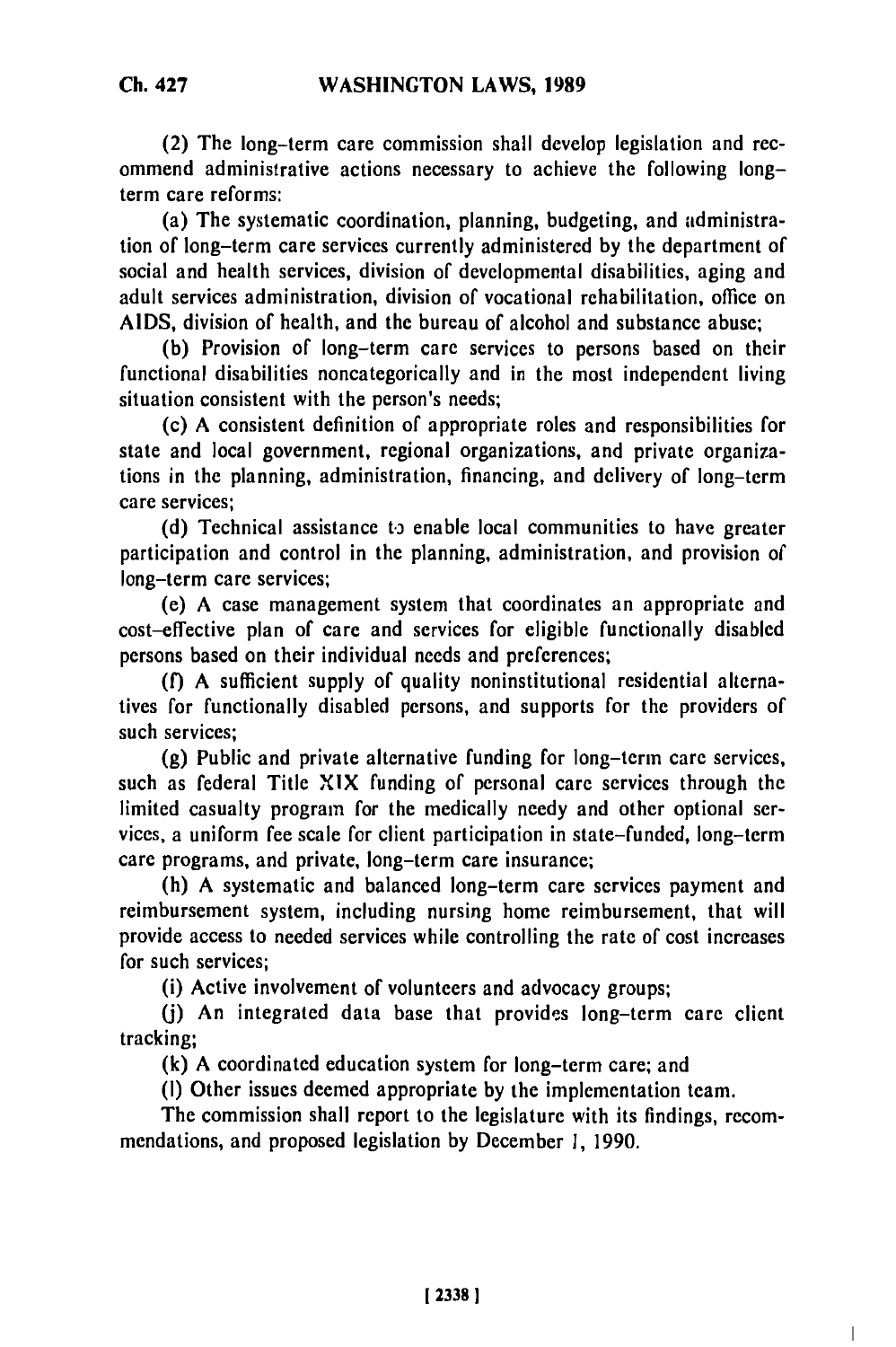## V. **ADULT** FAMILY HOME LICENSING

NEW SECTION. Sec. 14. The legislature finds that adult family homes are an important part of the state's long-term care system. Adult family homes provide an alternative to institutional care and promote a high degree of independent living for residents.

NEW SECTION. Sec. 15. The purposes of this chapter are to:

(1) Encourage the establishment and maintenance of adult family homes that provide a humane, safe, and homelike environment for persons with functional limitations who need personal and special care;

(2) Establish standards for regulating adult family homes that adequately protect residents, but are consistent with the abilities and resources of an adult family home so as not to discourage individuals from serving as adult family home providers; and

(3) Encourage consumers, families, providers, and the public to become active in assuring their full participation in development of adult family homes that provide high quality care.

NEW SECTION. Sec. 16. Unless the context clearly requires otherwise, the definitions in this section apply throughout this chapter.

(I) "Adult family home" means a regular family abode of a person or persons who are providing personal care, room, and board to more than one but not more than four adults who are not related by blood or marriage to the person or persons providing the services; except that a maximum of six adults may be permitted if the department determines that the home is of adequate size and that the home and the provider are capable of meeting standards and qualifications as provided for in this act.

(2) "Provider" means any person who is licensed under this chapter to operate an adult family home. The provider shall reside at the adult family home, except that exceptions may be authorized by the department for good cause, as defined in rule.

(3) "Department" means the department of social and health services.

(4) "Resident" means an adult in need of personal or special care in an adult family home who is not related to the provider.

(5) "Adults" means persons who have attained the age of eighteen years.

(6) "Home" means an adult family home.

(7) "Imminent danger" means serious physical harm to or death of a resident has occurred, or there is a serious threat to resident life, health, or safety.

(8) "Special care" means care beyond personal care as defined by the department, in rule.

NEW SECTION. Sec. 17. The following residential facilities shall be exempt from the operation of this chapter:

**(1)** Nursing homes licensed under chapter 18.51 RCW;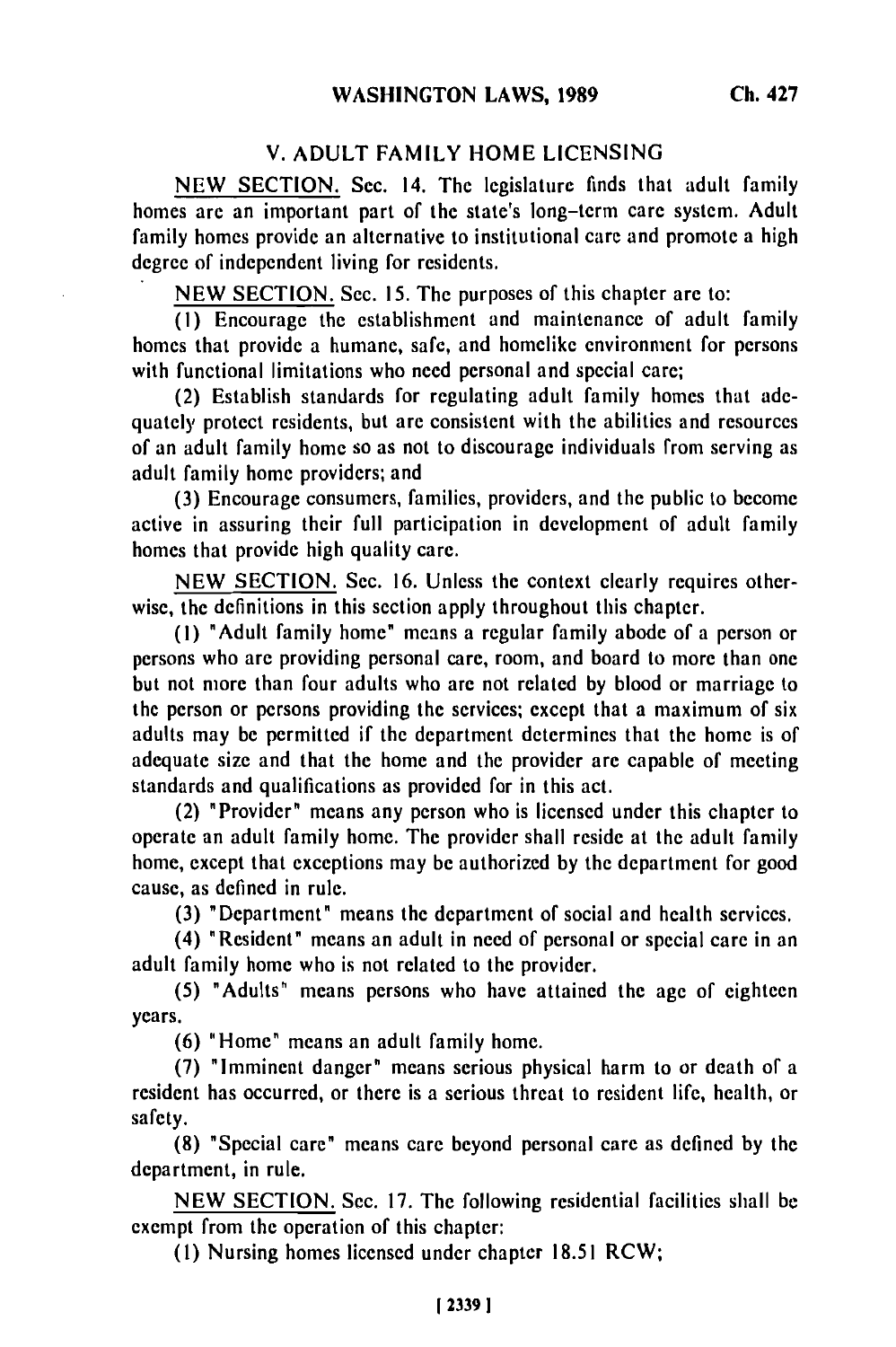(2) Boarding homes licensed under chapter 18.20 RCW;

(3) Facilities approved and certified under chapter 71A.22 RCW;

(4) Residential treatment centers for the mentally ill licensed under chapter 71.24 RCW;

(5) Hospitals licensed under chapter 70.41 RCW;

(6) Homes for the developmentally disabled licensed under chapter 74.15 RCW.

NEW SECTION. Sec. 18. (1) The department shall adopt rules and standards with respect to all adult family homes and the operators thereof to be licensed under this chapter to carry out the purposes and requirements of this chapter. In developing rules and standards the department shall recognize the residential family-like nature of adult family homes and not develop rules and standards which by their complexity serve as an overly restrictive barrier to the development of the adult family homes in the state. Procedures and forms established by the department shall be developed so they are easy to understand and comply with. Paper work requirements shall be minimal. Easy to understand materials shall be developed for homes explaining licensure requirements and procedures.

(2) During the initial stages of development of proposed rules, the department shall provide notice of development of the rules to organizations representing adult family homes and their residents, and other groups that the department finds appropriate. The notice shall state the subject of the rules under consideration and solicit written recommendations regarding their form and content.

**(3)** Except where provided otherwise, chapter 34.05 RCW shall govern all department rule-making and adjudicative activities under this chapter.

NEW SECTION. Sec. 19. After July 1, 1990, no person shall operate or maintain an adult family home in this state without a license under this chapter.

NEW SECTION. Sec. 20. **(1)** An application for license shall be made to the department upon forms provided by it and shall contain such information as the department reasonably requires.

(2) The department shall issue a license to an adult family home if the department finds that the applicant and the home are in compliance with this chapter and the rules adopted under this chapter; and that the applicant has no prior violations of this chapter relating to the adult family home subject to the *plication* or any other adult family home, or of any other law regulating . idential care facilities within the past five years that resulted in revocation or nonrenewal of a license.

**(3)** The license fee shall be submitted with the application.

(4) The department shall serve upon the applicant a copy of the decision granting or denying an application for a license. An applicant shall have the right to contest denial of his or her application for a license as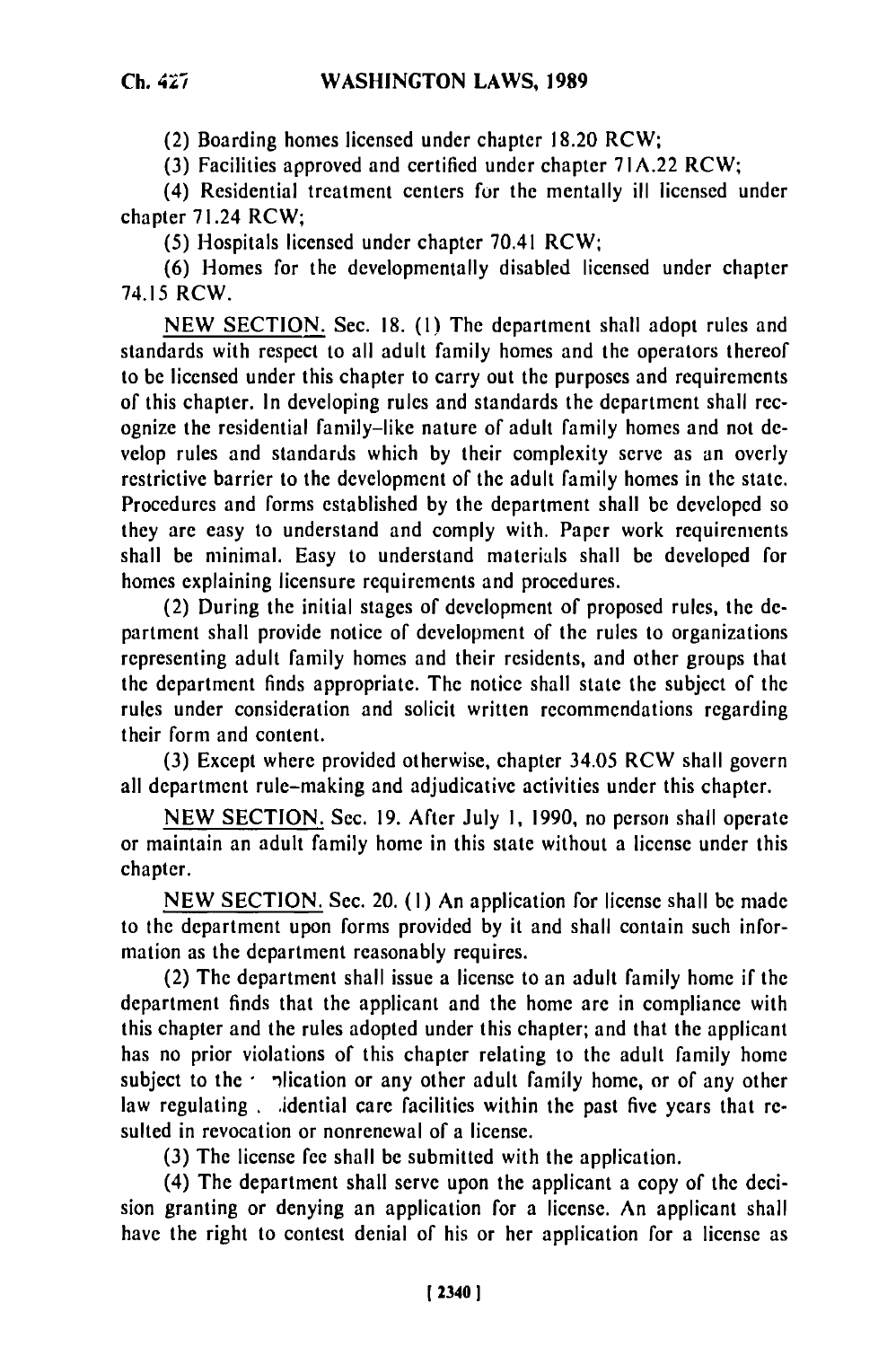provided in chapter 34.05 RCW **by** requesting a hearing in writing within ten days after receipt of the notice of denial.

**(5)** A provider shall not be licensed for more than one adult family home. Exceptions may be authorized by the department for good cause, as defined in rule. The department shall submit to appropriate committees of the legislature, by December I, 1991, a report on the number and type of good cause exceptions granted.

(6) The license fee shall be set at fifty dollars per year for each home. A fifty dollar processing fee shall also be charged each home when the home is initially licensed.

NEW SECTION. Sec. 21. An adult family home shall have readily available for review:

**(1)** Its license to operate; and

(2) A copy of each inspection report received by the home from the department for the past three years.

NEW SECTION. Sec. 22. (1) A license shall be valid for one year.

(2) At least ninety days prior to expiration of the license, the provider shall submit an application for renewal of a license. The department shall send the provider an application for renewal prior to this time. The department shall have the authority to investigate any information included in the application for renewal of a license.

(3)(a) Homes applying for a license shall be inspected at the time of licensure.

(b) Homes licensed by the department shall be inspected every eighteen months subject to available funds.

(c) Licensed homes where a complaint has been received by the **de**partment may be inspected at any time.

(4) **If** the department finds that the home is not in compliance with this chapter, it shall require the home to correct any violations as provided in this chapter. **If** the department finds that the home is in compliance with this chapter and the rules adopted under this chapter, the department shall renew the license of the home.

NEW SECTION. Sec. 23. **(1)** No public agency contractor or employee shall place, refer, or recommend placement of a person into an adult family home that is operating without a license.

(2) Any public agency contractor or employee who knows that an adult family home is operating without a license shall report the name and address of the home to the department. The department shall investigate any report filed under this section.

NEW SECTION. Sec. 24. An adult family home provider shall have the following minimum qualifications:

(I) Twenty-one years of age or older;

(2) Good moral and responsible character and reputation;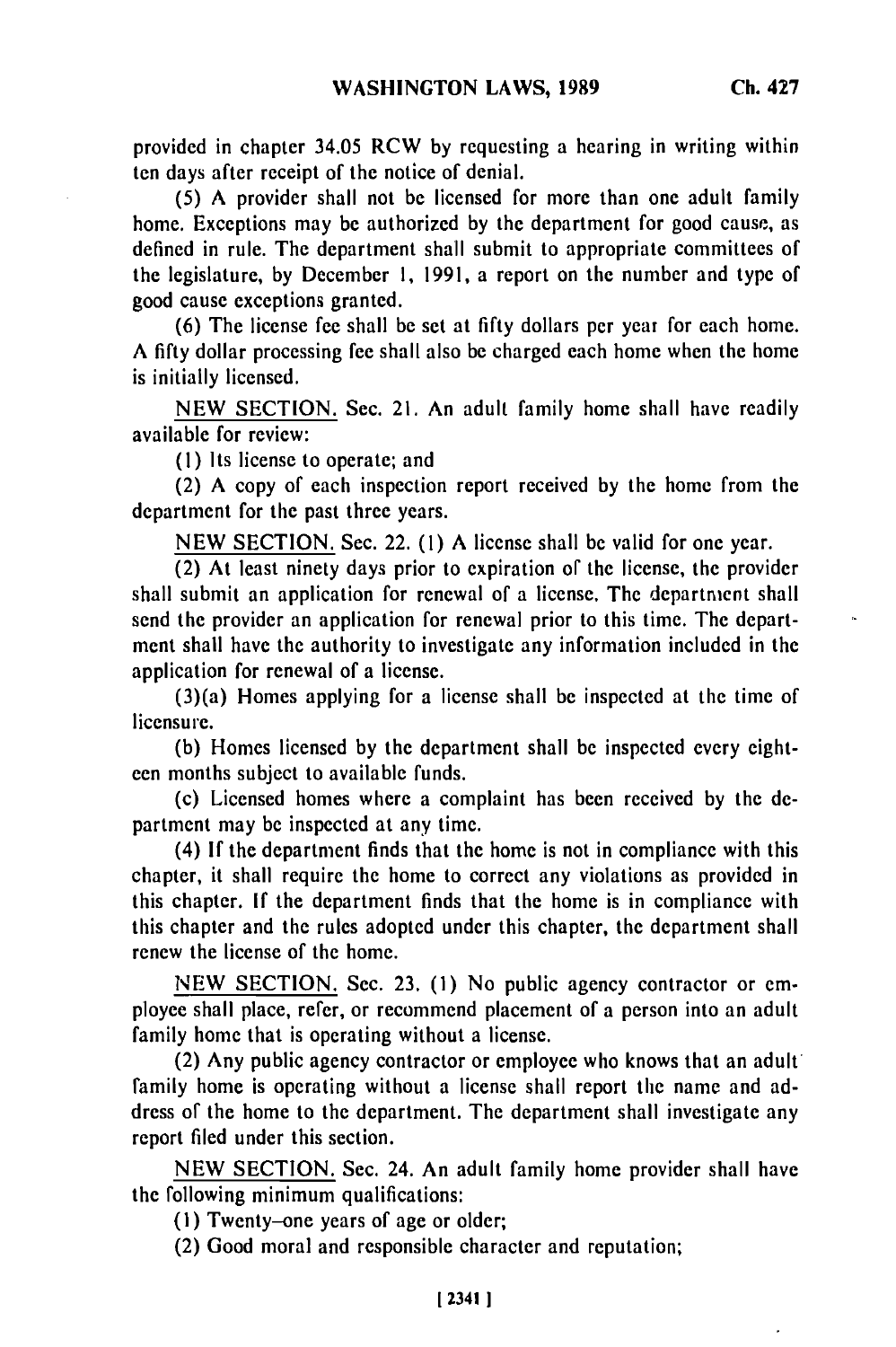**(3)** Literacy; and

(4) Management and administrative ability to carry out the requirements of this chapter.

*\*NEW SECTION. Sec. 25. The department shall promulgate a list of residents' rights for adult family homes, by rule, which shall be equal to those in rule as of January 1, 1989.*

# **\*Sec. 25 was vetoed, see message at end of chapter.**

**NEW SECTION.** Sec. **26. (1)** Adult family homes shall **be** maintained internally and externally in good repair and condition. Such homes shall have safe and functioning systems for heating, cooling, hot and cold water, electricity, plumbing, garbage disposal, sewage, cooking, laundry, artificial and natural light, ventilation, and any other feature of the home.

(2) Adult family homes shall be maintained in a clean and sanitary manner, including proper sewage disposal, food handling, and hygiene practices.

**(3)** Adult family homes shall develop a fire drill plan for emergency evacuation of residents, shall have smoke detectors in each bedroom where a resident is located, shall have fire extinguishers on each floor of the home, and shall not keep nonambulatory patients above the first floor of the home.

(4) Adult family homes shall have clean, functioning, and safe household items and furnishings.

**(5)** Adult family homes shall provide a nutritious and balanced diet and shall recognize residents' needs for special diets.

**(6)** Adult family homes shall establish health care procedures for the care of residents including medication administration and emergency medical care.

(a) Adult family home residents shall be permitted to self-administer medications.

**(b)** Adult family home providers may administer medications and deliver special care only to the extent that the provider is a licensed health care professional for whom the administration of medications is within the scope of practice under Washington law.

**NEW** SECTION. Sec. **27.** Each adult family home shall meet applicable local licensing, zoning, building, and housing codes, and state and local fire safety regulations. It is the responsibility of the home to check with local authorities to ensure all local codes are met.

**NEW** SECTION. Sec. 28. Whenever possible adult family homes are encouraged to contact and work with local quality assurance projects such as the volunteer ombudsman with the goal of assuring high quality care is provided in the home.

*\*NEW SECTION. See. 29. The department shall develop written training material to distribute to adult family home providers. The material shall explain licensure requirements established by this chapter and cover other*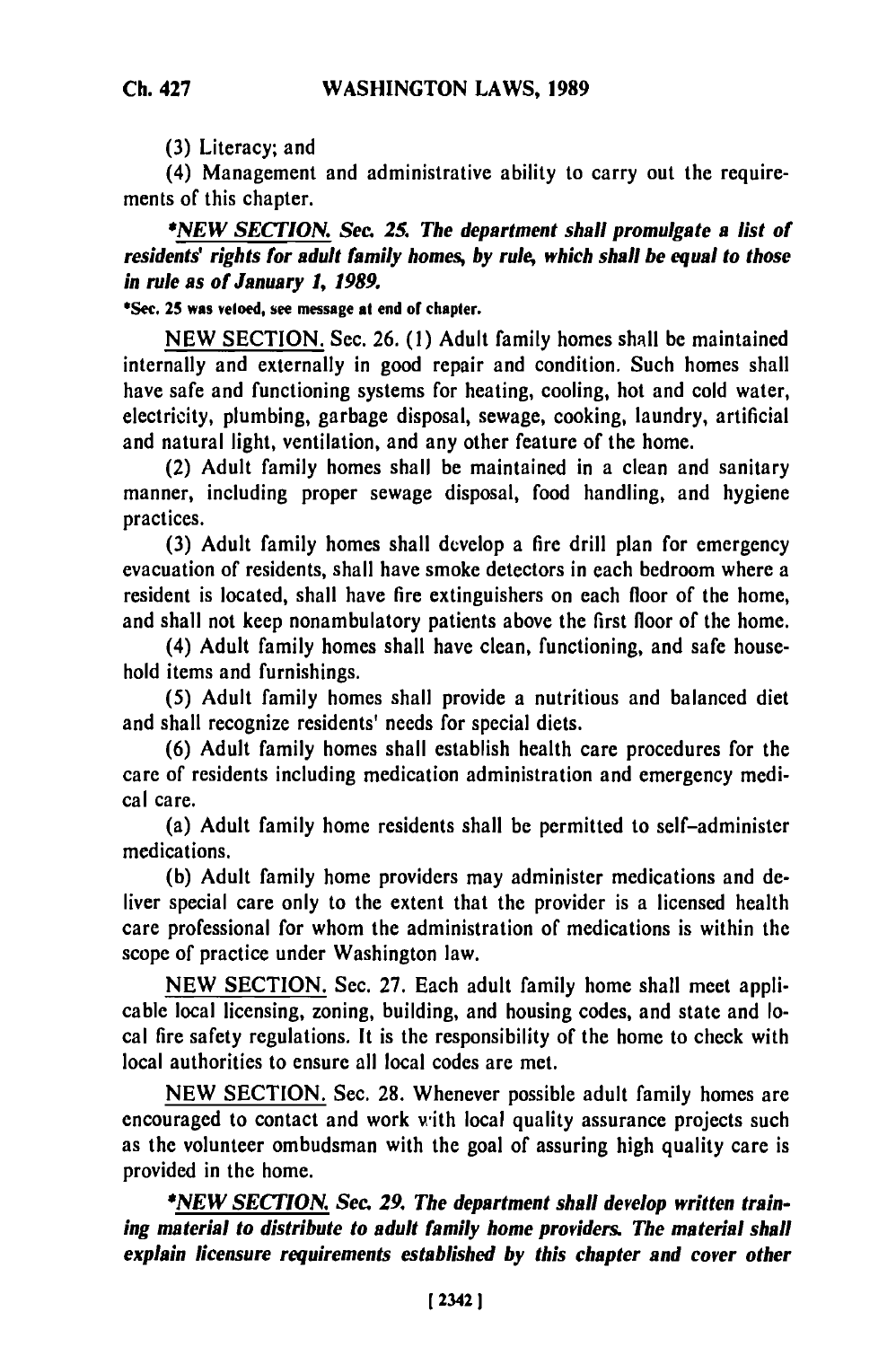*areas to include issues affecting the health, mental health, nutrition, and hygiene of residents as well as other areas pertinent to the care of residents or of the home. The department of social and health services shall provide a report to the long-term care commission by December 1, 1991, on the appropriate provider training and education on adult family homes.* **\*See. 29 was vetoed, see message at end of chapter.**

**NEW SECTION.** Sec. **30. (1)** During inspections of an adult family

home, the department shall have access and authority to examine areas and articles in the home used to provide care or support to residents, including residents' records, accounts, and the physical premises, including the buildings, grounds, and equipment. The department also shall have the authority to interview the provider and residents of an adult family home.

(2) Whenever an inspection is conducted, the department shall prepare a written report that summarizes all information obtained during the inspection, and if the home is in violation of this chapter, serve a copy of the inspection report upon the provider at the same time as a notice of violation. **If** the home is not in violation of this chapter, a copy of the inspection report shall be mailed to the provider within ten days of the inspection of the home. **All** inspection reports shall be made available to the public at the department during business hours.

**(3)** The inspection report shall describe any corrective measures on the part of the provider necessary to pass **3** reinspection. **If** the department finds upon reinspection of the home that the corrective measures have been satisfactorily implemented, the department shall cease any actions taken against the home. Nothing in this section shall require the department to license or renew the license of a home where serious physical harm or death has occurred to a resident.

**NEW SECTION.** Sec. **31. (1)** The department is authorized to take one or more of the actions listed in subsection (2) of this section in any case in which the department finds that an adult family home provider has:

(a) Failed or refused to comply with the requirements of this chapter or the rules adopted under this chapter;

**(b)** Operated an adult family home without a license or under a revoked license;

(c) Knowingly or with reason to know made a false statement of material fact on his or her application for license or any data attached thereto, or in any matter under investigation **by** the department; or

**(d)** Willfully prevented or interfered with any inspection or investigation **by** the department.

(2) When authorized **by** subsection **(I)** of this section, the department may take one or more of the following actions:

(a) Refuse to issue a license;

**(b)** Suspend, revoke, or refuse to renew a license; or

(c) Suspend admissions to the adult family home.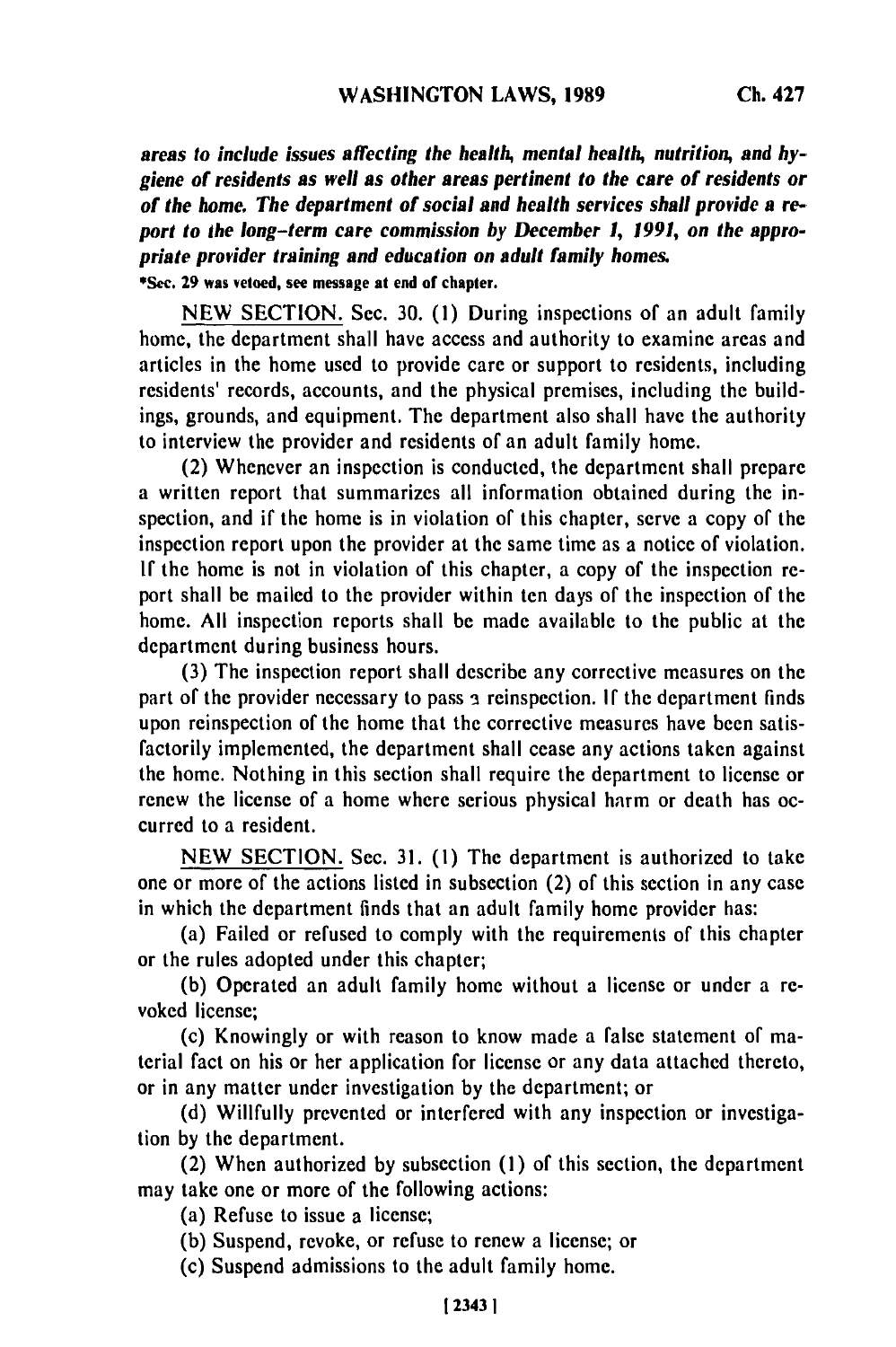NEW SECTION. Sec. **32.** The department has the authority to immediately suspend a license if it finds that conditions there constitute an imminent danger to residents.

NEW SECTION. Sec. **33.** Nothing in this chapter or the rules adopted under it may be construed as authorizing the supervision, regulation, or control of the remedial care or treatment of residents in any adult family home conducted **by** and for the adherents of a church or religious denomination who rely upon spiritual means alone through prayer for healing in accordance with the tenets and practices of such church or religious **de**nomination and the bona fide religious beliefs genuinely held **by** such adherents.

*\*NEW SECTION. Sec. 34. Section 11, chapter 172, Laws of 1969 ex. sess., section 1, chapter 52, Laws of 1975-' 76 2nd ex. sess. and RCW 74- .08.044 are each repealed.*

\*Sec. 34 was vetoed, see message at end of chapter.

## VI. RESIDENTIAL CARE FACILITY **SITING**

**\*NEW** *SECTION. See. 35. (1) Unless the context clearly requires otherwise, these definitions shall apply throughout this section and sections 36, 37, 38, 39, 40, and 41 of this act:*

*(a) "Adult family home" means a residential care facility that is regulated by the department of social and health services.*

*(b) "Residential care facility" means a facility that cares for at least five, hut not more than fifteen functionally disabled persons.*

*(c) "Department" means the department of social and health services.*

*(2) An adult family home shall be considered a residential use of property for zoning purposes. Adult family homes shall be a permitted use in all areas zoneJ for residential or commercial purposes, including areas zoned for single family dwellings.*

\*Sec. **35** was vetoed, see message **at** end **of** chapter.

NEW SECTION. Sec. 36. A new section is added to chapter 35.63 RCW to read as follows:

Each municipality that does not provide for the siting of residential care facilities in zones or areas that are designated for single family or other residential uses, shall conduct a review of the need and demand for the facilities, including the cost of any conditional or special use permit that may be required. The review shall be completed by August 31, 1990. A copy of the findings, conclusions, and recommendations resulting from the review shall be sent to the department of community development by September 30, 1990.

On or before June 30, 1991, each municipality that plans and zones under this chapter shall have adopted an ordinance or ordinances that are necessary to implement the findings of this review, if the findings indicate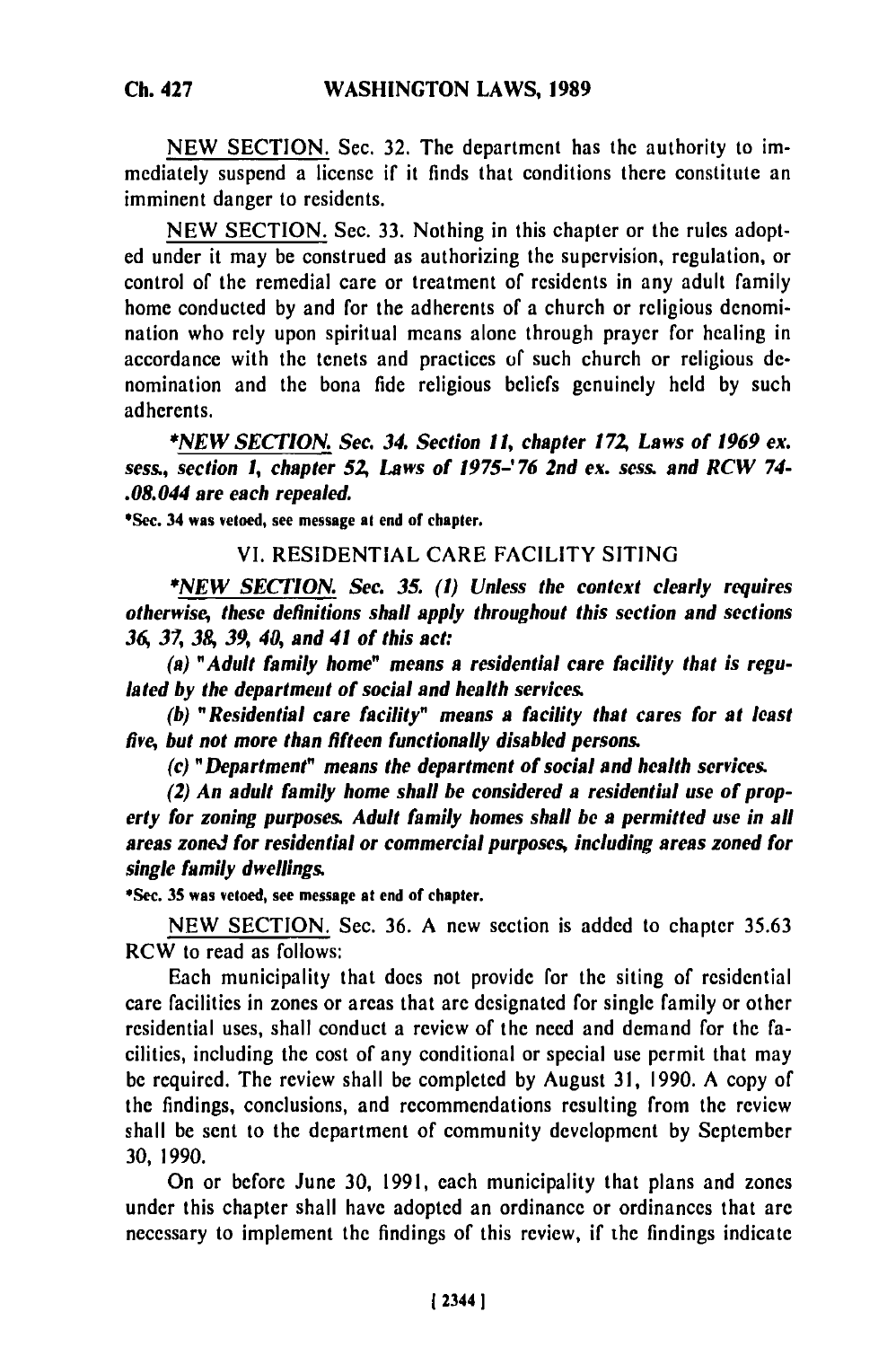that such changes are necessary, or shall notify the department of community development as to why such implementing ordinances were not adopted.

**NEW SECTION.** Sec. **37. A** new section is added to chapter **35A.63** RCW to read as follows:

Each municipality that does not provide for the siting of residential care facilities in zones or areas that are designated for single family or other residential uses, shall conduct a review of the need and demand for the facilities, including the cost of any conditional or special use permit that may be required. The review shall **be** completed **by** August **31, 1990. A** copy of the findings, conclusions, and recommendations resulting from the review shall be sent to the department of community development **by** September **30, 1990.**

On or before June **30, 1991,** each municipality that plans and zones under this chapter shall have adopted an ordinance or ordinances that **are** necessary to implement the findings of this review, if the findings indicate thet such changes are necessary, or shall notify the department of community development as to why such implementing ordinances were not adopted.

**NEW SECTION.** Sec. **38. A** new section is added to chapter **36.70** RCW to read as follows:

Each county that does not provide for the siting of residential care facilities in zones that are designated for single family or other residential uses, shall conduct a review of the need and demand for the facilities, including the cost of any conditional or special use permit that may be required. The review shall be completed **by** August **30, 1990. A** copy of the findings, conclusions, and recommendations resulting from the review shall be sent to the department of community development **by** September **30, 1990.**

On or before June **30, 1991,** each municipality that plans and zones under this chapter shall have adopted an ordinance or ordinances that **are** necessary to implement the findings of this review, if the findings indicate that such changes are necessary, or shall notify the department of community development as to why such implementing ordinances were not adopted.

**NEW SECTION.** Sec. **39. A** new section is added to chapter **35.22** RCW to read as follows:

**If** a first class city zones pursuant to its inherent charter authority and not pursuant to chapter **35.63** RCW, and does not provide for the siting of residential care facilities in zones or areas that are designated for single family or other residential uses, the city shall conduct a review of the need and demand for the facilities, including the cost of any conditional or special use permit that may be required. The review shall be completed **by**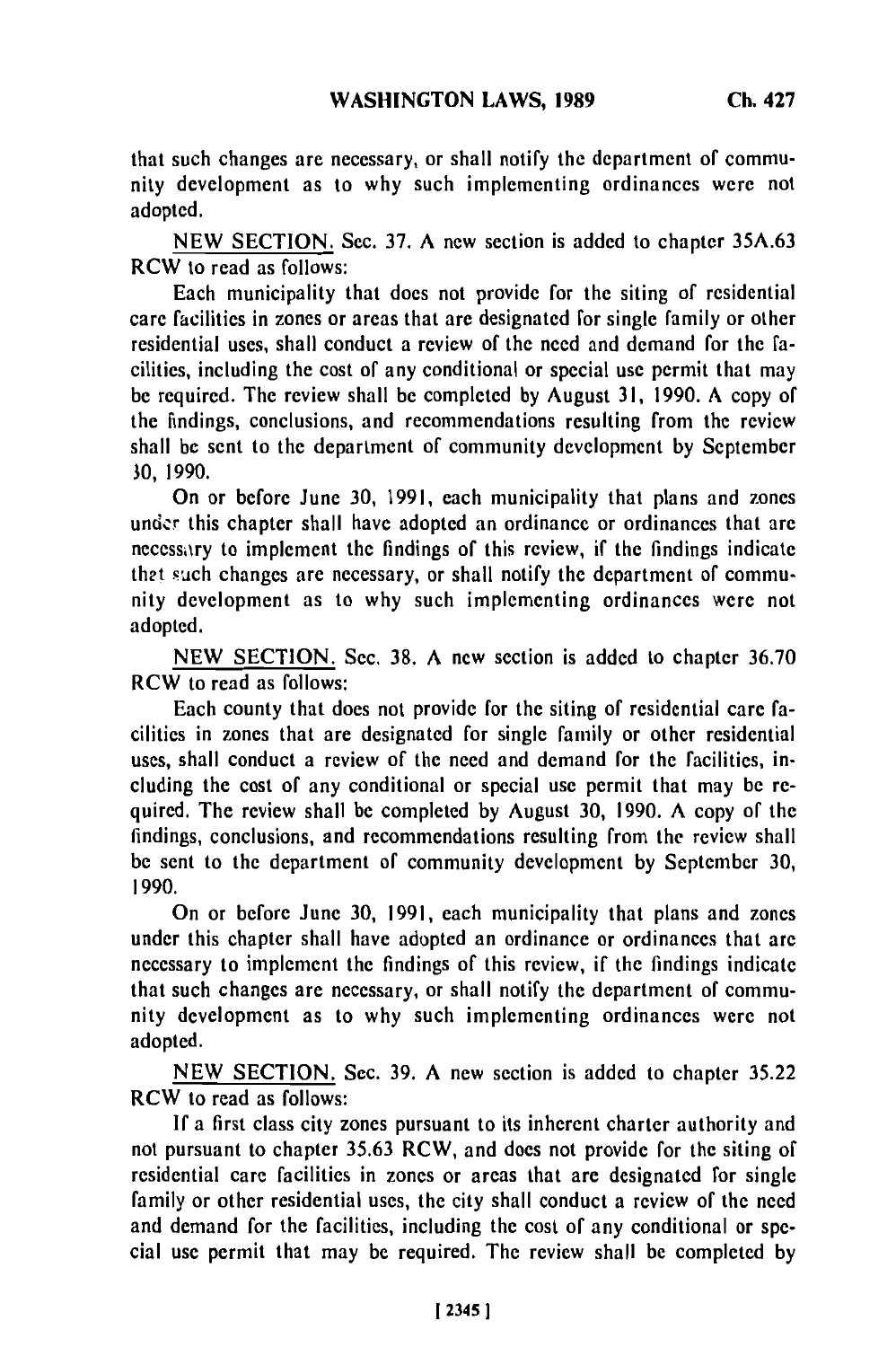August **30, 1990. A** copy of the findings, conclusions, and recommendations resulting from the review shall be sent to the department of community development **by** September **30,** 1990.

**On** or before June **30, 1991,** each municipality that plans and zones under this chapter shall have adopted an ordinance or ordinances that are necessary to implement the findings of this review, if the findings indicate that such changes are necessary, or shall notify the department **of commu**nity development as to why such implementing ordinances were not adopted.

**NEW** SECTION. Sec. 40. A new section is added to chapter **36.32** RCW to read as follows:

**If** a county operating under home rule charter zones pursuant to its inherent charter authority and not pursuant to chapter 35.63 RCW, nor chapter 36.70 RCW, and that county does not provide for the siting of residential care facilities in zones or areas that are designated for single family or other residential uses, the county shall conduct a review of the need and demand for the facilities, including the cost of any conditional or special use permit that may be required. The review shall be comp' -ted **by** August **30,** 1990. A copy of the findings, conclusions, and recommendations resulting from the review shall be sent to the department of community development **by** September **30,** 1990.

On or before June **30, 1991,** each municipality that plans and zones under this chapter shall have adopted an ordinance or ordinances that are necessary to implement the findings of this review, if the findings indicate that such changes are necessary, or shall notify the department of community development as to why such implementing ordinances were not adopted.

**NEW** SECTION. Sec. 41. The department of community development shall:

**(I)** Report to the appropriate committees of the legislature the results of the local reviews provided for in sections **36** through 40 of this act by December **31,** 1990.

(2) In consultation with the association of Washington cities, the Washington association of counties, and the long-term care commission, develop a model ordinance for the siting of residential care facilities. The model ordinance shall be developed **by** December **31,** 1990.

**NEW** SECTION. Sec. 42. The sum of one hundred fifty thousand dollars, or as much thereof as may be necessary, is appropriated for the biennium ending June **30, 1991,** from the general fund to the senate and house of representatives solely for the long-term care commission created under section **13** of this act.

**NEW** SECTION. Sec. 43. If any provision of this act or its application to any person or circumstance is held invalid, the remainder of the act or